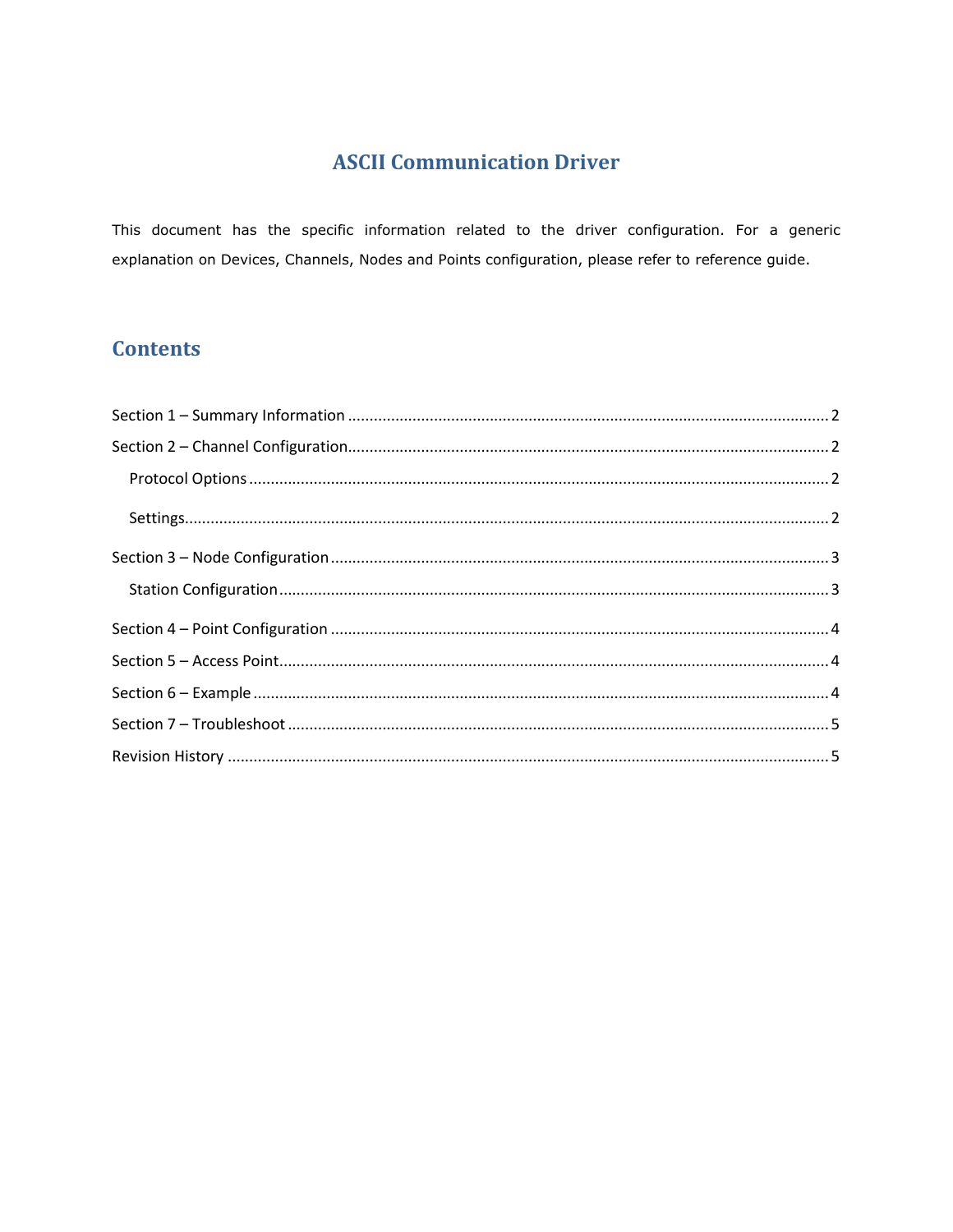#### <span id="page-1-0"></span>**Section 1 – Summary Information**

**Communication Driver Name**: ASCII **Implementation DLL**: T.ProtocolDriver.ASCII.dll **Protocol**: Generic ASCII **Interface**: TCP/IP and Serial **Description**: ASCII driver implements communication with any device using ASCII protocol on TCP/IP or serial networks. The communications blocks are dynamically created according the pooling cycle defined on the AccessType for each Device Point.

<span id="page-1-1"></span>**PLC types supported:** Any PLC compatible with ASCII Protocol

#### **Section 2 – Channel Configuration**

#### <span id="page-1-2"></span>**Protocol Options**

**BlockSize:** Defines the maximum amount of characters, the default value is **250**.

**StartChar:** Defines the start character of coming message.

**EndChar:** Defines the end character of coming message.

#### <span id="page-1-3"></span>**Settings**

Serial and MultiSerial channels:

Default configuration:

**BaudRate:** 9600 **DataBits**: 8 **StopBits**: 1 **Parity**: None

TCP/IP channels:

- **NodeConnections**: Defines the maximum number of parallel requests that will be sent to each node (asynchronous communication)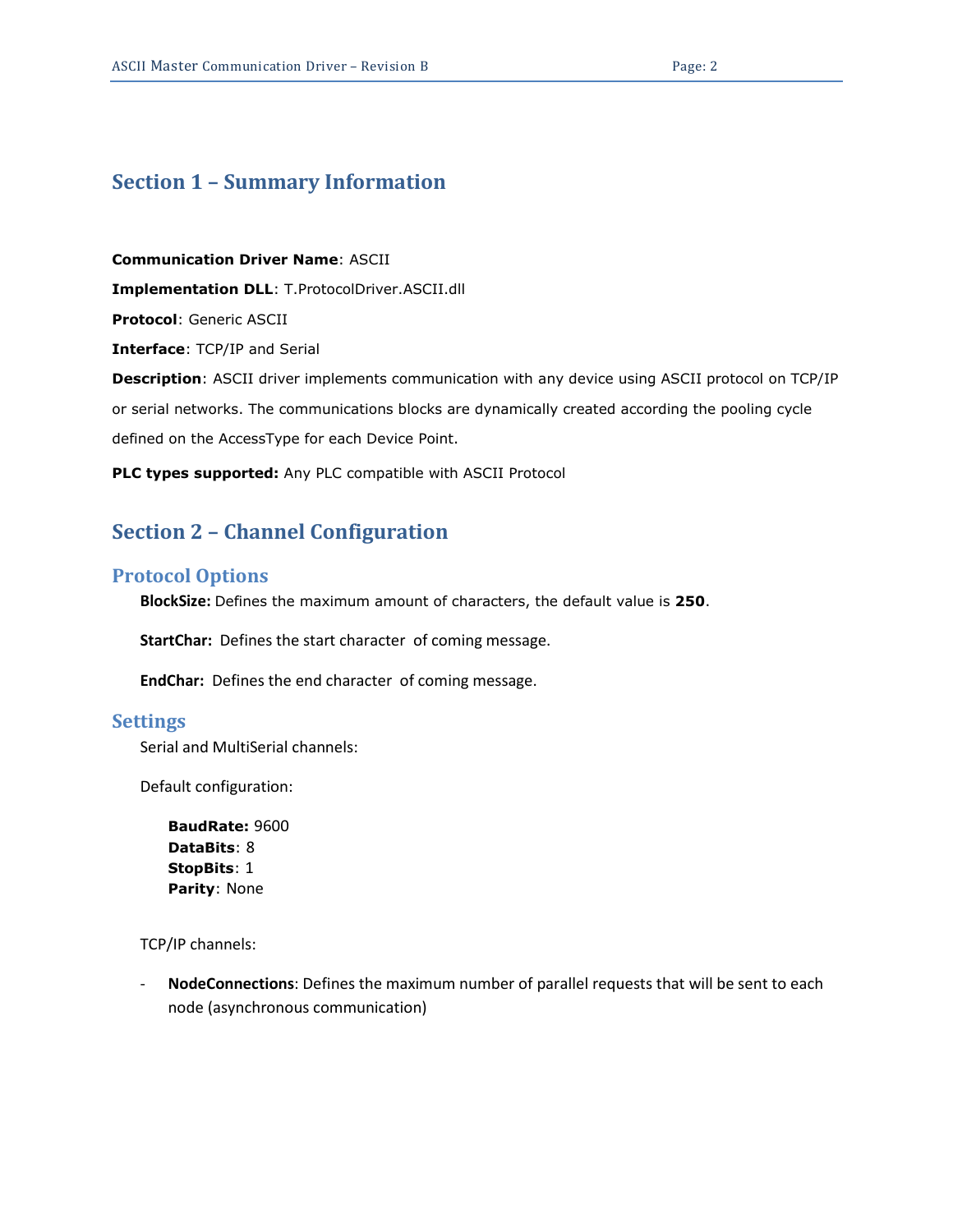### <span id="page-2-0"></span>**Section 3 – Node Configuration**

#### <span id="page-2-1"></span>**Station Configuration**

Serial channels:

- Nothing

TCP/IP channels:

- Station syntax: <IP address> ; <Port number>

Where : <IP address> = IP address of the slave device in the ASCII network

< Port number > = TCP port where the slave device is listening (default is 502)

Ex: 192.168.1.101 ; 502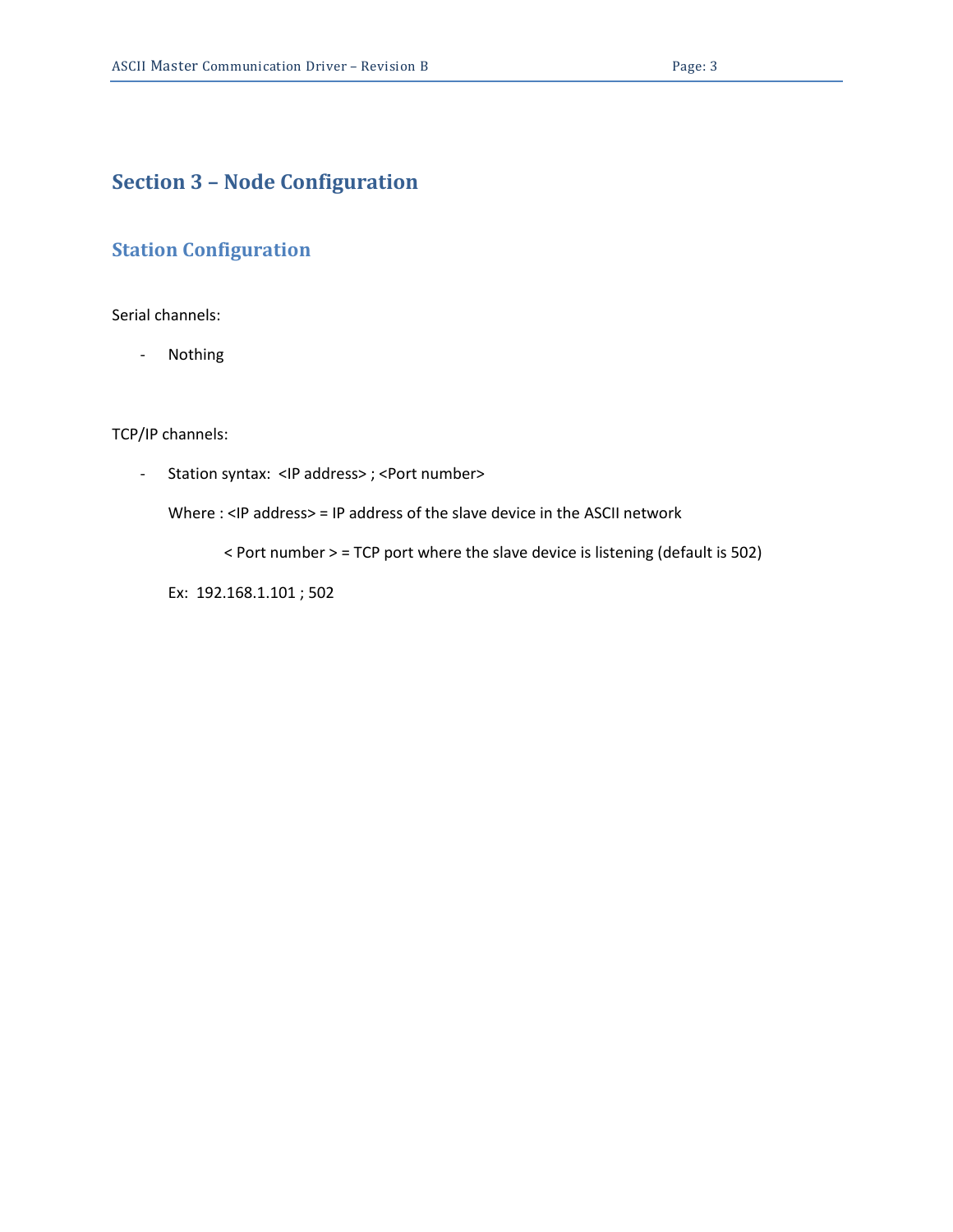## <span id="page-3-0"></span>**Section 4 – Point Configuration**

The syntax for the ASCII communication points is: <SequenceId>:<SizeOf>

Where:

< SequenceId > indicates the data order where the TX message will be created: <SizeOf> indicates the characters amout from the configured tag

<span id="page-3-1"></span>Example:

### **Section 5 – Access Point**

- Read and Write commands will generate the same TX message.
- <span id="page-3-2"></span>- **In coming messages from device will be treated as an Unsolicited Message.**

### **Section 6 – Example**

Point 1 TagName: TagA (value equal ABCD) Address: 0:3

Point 2 TagName: TagB (value equal 1234) Address: 2:3

Point 3 TagName: TagC (value equal abcd) Address: 1:4

The TX message created is: ABCabcd123